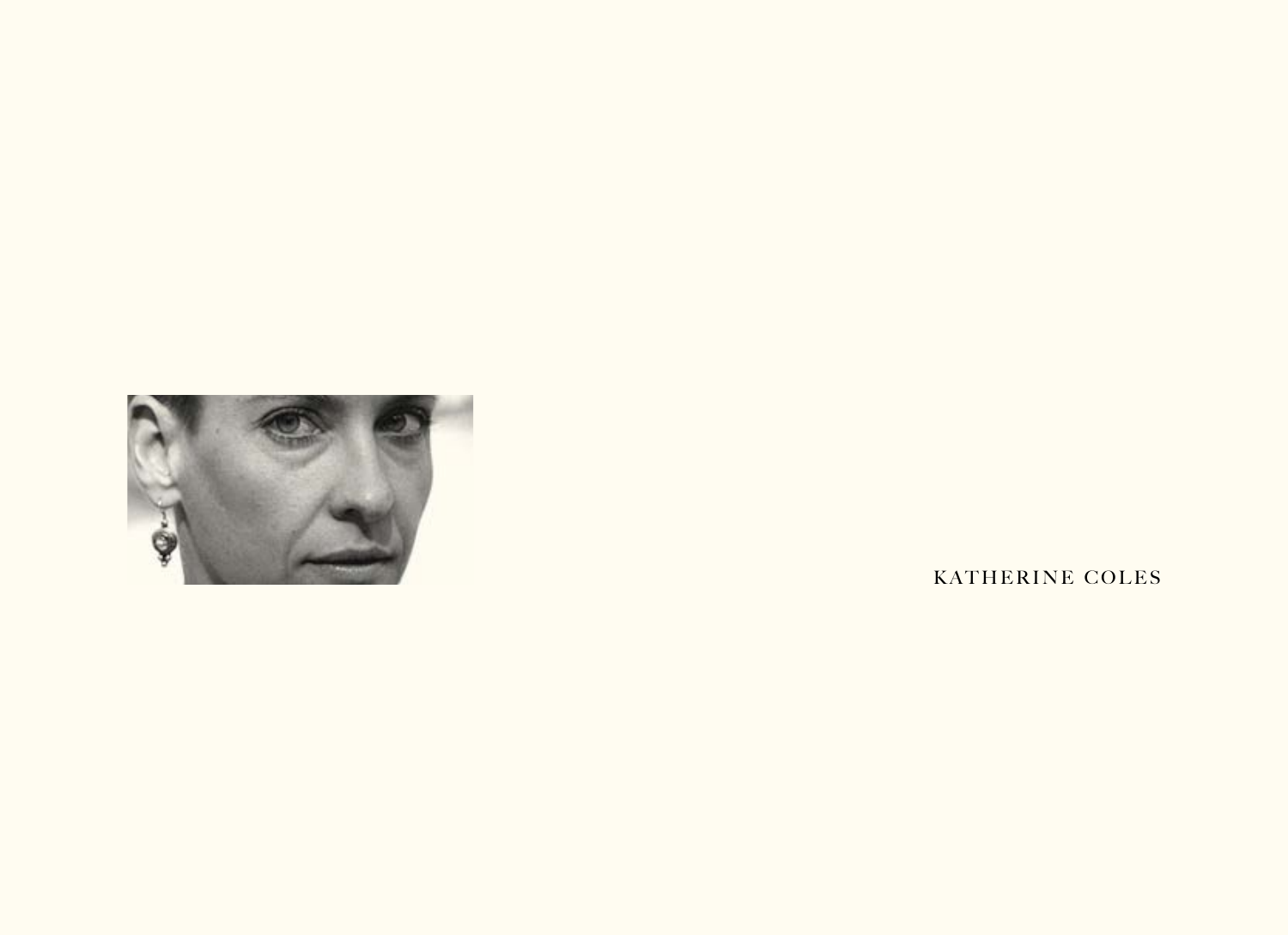## Questions for Katherine Coles THE BACON REVIEW

TBR: The world of science, math, logic, seems to congeal in your work and in your 'practice' if we can call it that; you've set yourself up (or been set up with) a variety of personages who are as related to the scientific community as to the poetic. How does walking that line inform you or provide purpose to your work? When (or) does observation become action in poetics and in science?

For me, poetry and science are disciplines that are after the same thing—truth, making reality visible and accessible—and that even use some of the same tools, most importantly perception and linguistic precision in portraying perceptions, to try to get at the truth(s) they pursue. Of course, it's in the way they use language their different attitudes toward linguistic precision—that their essential difference inheres. In describing what she sees, the scientist must use the flattest language she can:

to the greatest possible extent, there should be only one meaning for every word in the text, and her precision lies in disabling other meanings. The poet, on the other hand, is working to activate every possible productive meaning in the words she chooses, and is selecting the words that have the most right possible productive meanings to be deployed. Both poet and scientist will also be alert to the ways in which their observations and descriptions may 1) alter the perception being described and 2) create new perceptions about what is being observed, but again I think that while the scientist is rightly suspicious of these alterations and creations, the poet revels in and attempts to use them. I guess I'm saying I think we're working on the same basic project, but from different angles. Still, I am interested both in what the scientists are able to perceive and in their tools, which allow them to come at things differently. Remembering just to look, for example, is useful to both camps, and can be something we forget to do. When a scientist lets me look through his microscope, I try remember just to look, if only for a short while.

TBR: Adventure, hazard, removal from habit we're on that wagon, Jason heads to Africa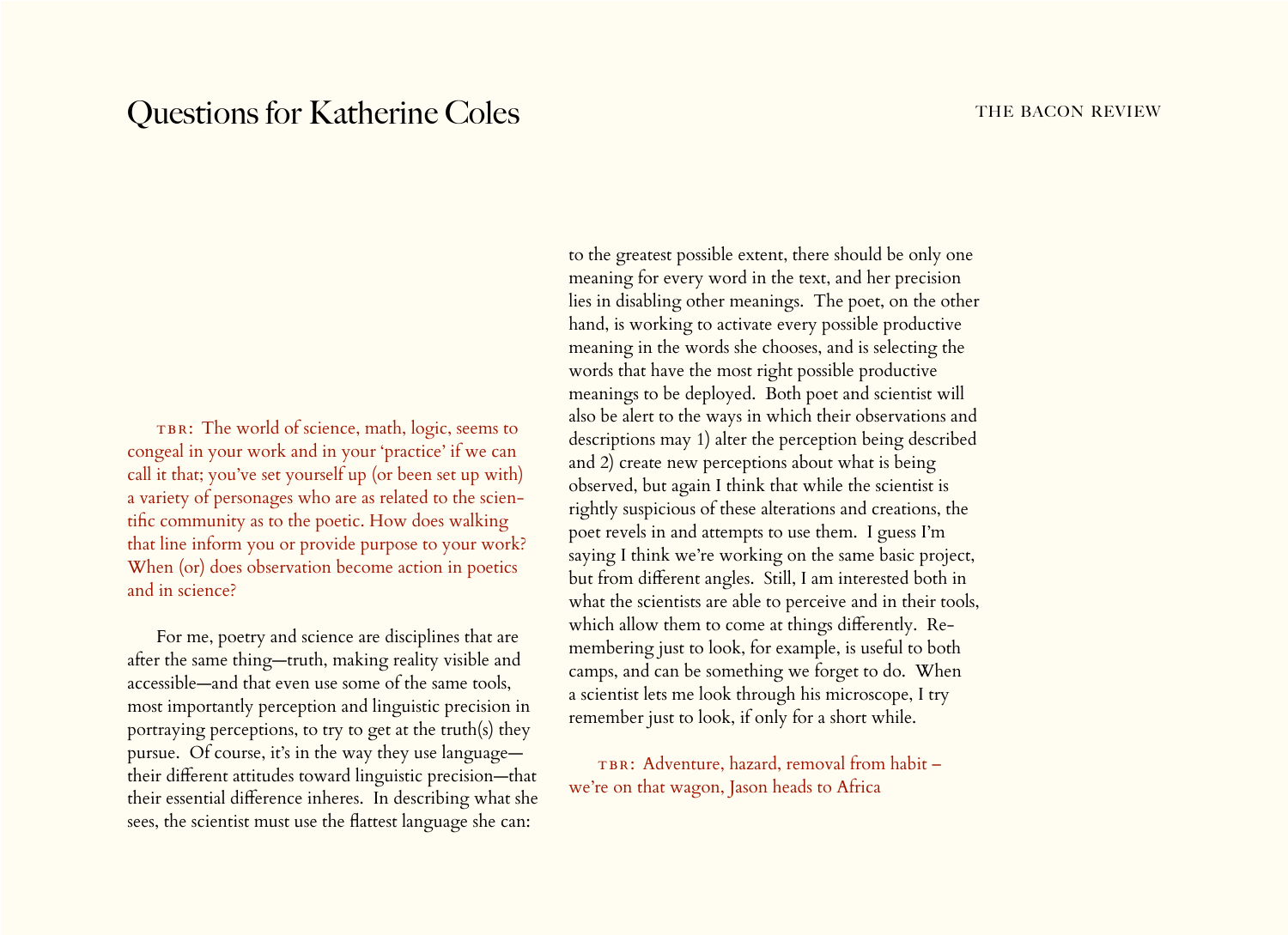## (cool!)

TBR: to walk in six weeks, leaving a job and security behind – that time on the road can be mined for artistic and personal growth, largely because of how strangely difficult it can be (in often really mundane ways). You've mentioned that it runs in your family, and we're curious how you discovered your own urge to self-challenge, what challenges you've faced in maintaining that lifestyle (familial, societal), with what frequency you've found it necessary to *get out*, and how, once you've returned, the adventure modifies and compliments the life you left for a while.

First, I'll say that I am very lucky to have a stable base to work from—a wonderful job with time for research and exploration built in, students who give me immense joy, a husband who is not interested much in travel himself (beyond the trips he has to take to many scientific conferences a year) but who bears up pretty well under mine. But given that not everyone is as lucky as this, it's a good idea to get as much travel in as possible done BEFORE the bonds of job and family begin to tighten.

As for the discovery of the propensity to wander in myself, as you know I grew up in an environment where a certain level of self-challenge was built in, more or less in a way we took for granted. My parents were kind of amazing in how much freedom they gave us. Of course, this was a very different time, but I remember being tossed in the station wagon in my pajamas on a Friday afternoon and waking up under the sky in the desert somewhere on Saturday. While my parents slept off the drive, we kids—maybe from the age of six or so on—would be scampering up and down some pretty challenging rock formations until we were called to breakfast. The only real rule was we had to stay in earshot and more or less in sight. Oh, and we learned never to put our hands anywhere we couldn't see—that was about snakes and scorpions. Still a good rule. I remember once, on a multi-family camping trip to Arches, my friend and I were walking back to a cliff face where we kids (teenaged, unsupervised) had been rappelling. We'd gone to get some more carabiners or water or something. As we passed a couple in the campground who'd been watching us through binoculars, the woman gasped and said to her (I presume) husband, "They're letting GIRLS go!" This was maybe 1975; it was one in a series of moments when I was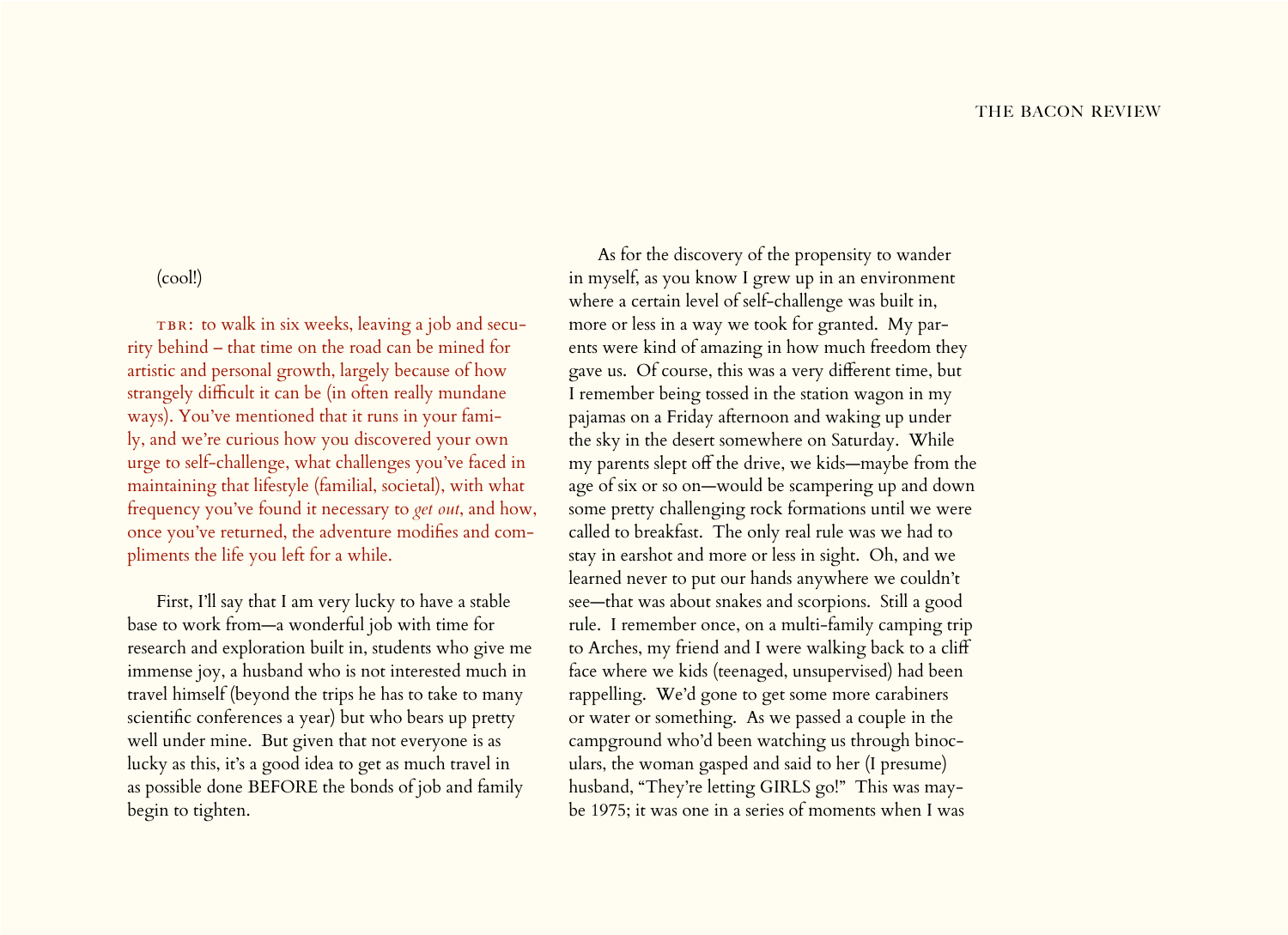brought to realize unusual my upbringing was.

The link to poetry is that for me poetry arises, as a rule, out of some kind of discomfort or self-alienation, and adventure of all kinds can help produce the right conditions for becoming a stranger. My early exposure was to the outdoors, but my first trip to a really major art museum, which didn't happen until I was in my late twenties, felt just as dangerous.

TBR: In the poem, 'Looking South' (published in the October 2012 issue of TBR) you write:

> *Back toward the light in the earth's Own good time. But I*

*Remember what it was to be All about. I would*

*Like to be again back in it, flighty, Blown, unhinged, singing.*

Are you singing now?

[smile] Right now, I am writing syllabi. But I squeeze out a few bars here and there. I think the Antarctica book, which was written really quickly, made the singing almost reflexive, brought it much more fully and closely into what I think of as my ordinary life. Maybe that experience—along with, I suppose, the cumulative experiences of 54 years—taught me that I am always a stranger, and even the world outside my front door has the capacity to fracture open into wonder.

TBR: We have been dying to know what it was like to live – and write poems – in Antarctica. Can you tell us a bit about your experiences there, and your artistic collaborations on the ice? In what ways would you consider your experience warm or hot?

Funny, I know I was often cold, but being cold isn't what I remember about the place. In some ways, it was white hot. I suppose if I wanted to be glib, I'd send you to the book for an account of "what it was like"; the closest I can get is to say that it was simultaneously the most unbalancing and most balancing experience I've ever had. For one thing, it's just so remote. Palmer Station is a four-day boat ride across the Drake Passage, and the boat comes once a month; if something happens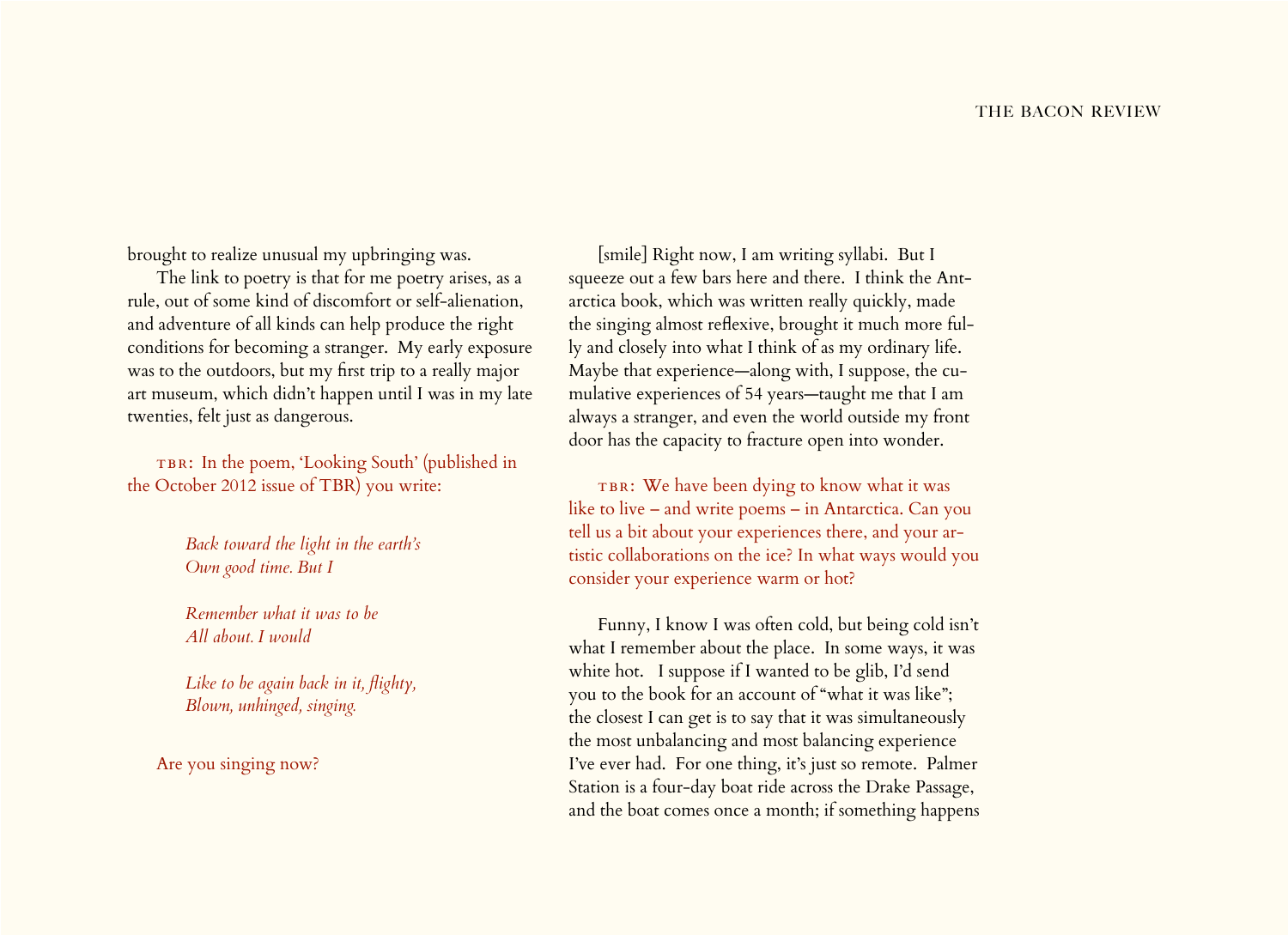to you, there you are. So you're confronted constantly with the vastness of the geography and the corresponding smallness of the self, and at the same time you are confronted with the absolute importance of every action you take and the necessity of relying on yourself and being reliable for others.

I was the only poet there, so all my "collaborations" were with scientists, who were incredibly generous in letting me tag along with them as they did their work, especially once they realized I was happy to offer unskilled labor. They were also generous—even excited about seeing themselves in poems.

TBR: You recently served as the Poet Laureate of Utah. Some poets love and cherish the responsibility that comes from the job, and others seem to recoil from it. How did you find the job?

As I see it, the job is about creating spaces for people to have pleasure through poetry, often in part by experiencing and enacting that pleasure myself. There's nothing in that not to like.

TBR: In addition to writing poems, you're also a novelist. Is there anything currently in the works on the

## fiction side of things?

I've been working far too long on a (far too long) nonfiction novel about my grandparents.

TBR: You also served as the Inaugural Director of the Harriet Monroe Poetry Institute, " an independent forum created to provide a space in which fresh thinking about poetry, in both its intellectual and its practical needs, can flourish free of any allegiance other than to the best ideas. " Can you tell us about what you discovered working with the HMPI? How is poetry flourishing today, in both practical and intellectual spheres?

The HMPI was a terrific experience, and I learned a tremendous amount doing it. Some of what I learned was just practical—in order to create the Poetry and New Media Guide, as well as the Best Practices for Fair Use in Poetry guide that came out of it, I had to learn about wills, for example, as well as about intellectual property, which was fascinating and useful. Perhaps most important, in all the projects (the two already mentioned and also Blueprints, which was a guide for bringing poetry into communities) I was constantly reminded of how passionate and generous poets are—not